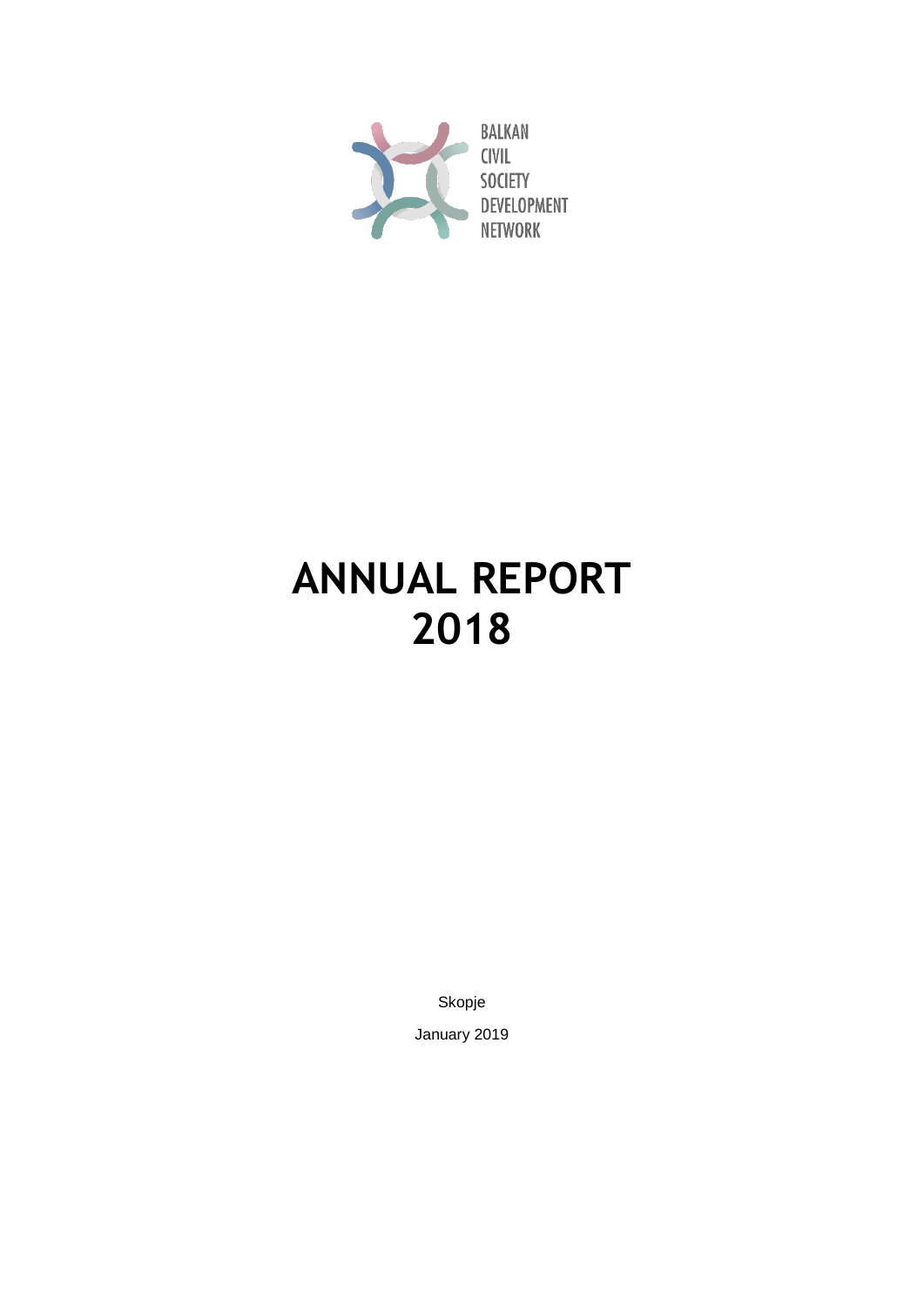### **TABLE OF CONTENTS**

| VISION & MISSION |                                                                                                                                                                                 |                                                                                                                         |    |  |  |  |  |  |
|------------------|---------------------------------------------------------------------------------------------------------------------------------------------------------------------------------|-------------------------------------------------------------------------------------------------------------------------|----|--|--|--|--|--|
|                  | <b>METHODS OF WORK</b><br>3                                                                                                                                                     |                                                                                                                         |    |  |  |  |  |  |
|                  |                                                                                                                                                                                 | <b>NETWORK MEMBERS &amp; ORGANS</b>                                                                                     | 3  |  |  |  |  |  |
| $1_{-}$          |                                                                                                                                                                                 | PROGRAMME FRAMEWORK                                                                                                     | 5  |  |  |  |  |  |
|                  | 1.1.                                                                                                                                                                            | <b>Strategic Objectives</b>                                                                                             | 5  |  |  |  |  |  |
|                  | 1.2.                                                                                                                                                                            | Target Group & Area                                                                                                     | 5  |  |  |  |  |  |
|                  | 1.3.                                                                                                                                                                            | <b>Planned Activities &amp; Results</b>                                                                                 | 5  |  |  |  |  |  |
| 2.               |                                                                                                                                                                                 | <b>IMPLEMENTED ACTIVITIES</b>                                                                                           | 6  |  |  |  |  |  |
|                  | To facilitate a common understanding of the enabling environment for civil society<br>2.1.<br>development among key actors and recognition of a common framework and tools<br>6 |                                                                                                                         |    |  |  |  |  |  |
|                  | 2.2.                                                                                                                                                                            | To promote and recognize civil society as a competent, democratic actor (partner/player) in<br>the EU accession process | 9  |  |  |  |  |  |
|                  | 2.3.                                                                                                                                                                            | To strengthen CSO capacities and their role in functioning democracies;                                                 | 11 |  |  |  |  |  |
|                  | 2.4.                                                                                                                                                                            | To increase the communication and collaboration within the network and its recognition<br>among core stakeholders.      | 13 |  |  |  |  |  |
|                  |                                                                                                                                                                                 | Outreach and Communication                                                                                              | 13 |  |  |  |  |  |
| 3.               |                                                                                                                                                                                 | <b>ORGANISATION</b>                                                                                                     | 14 |  |  |  |  |  |
| 4.               |                                                                                                                                                                                 | EXTERNAL COOPERATION AND NETWORKING                                                                                     | 14 |  |  |  |  |  |
| 5.               | INTERNAL RULES AND PROCEDURES                                                                                                                                                   |                                                                                                                         |    |  |  |  |  |  |
| 6.               |                                                                                                                                                                                 | FINANCIAL REPORT (in EUR)                                                                                               | 16 |  |  |  |  |  |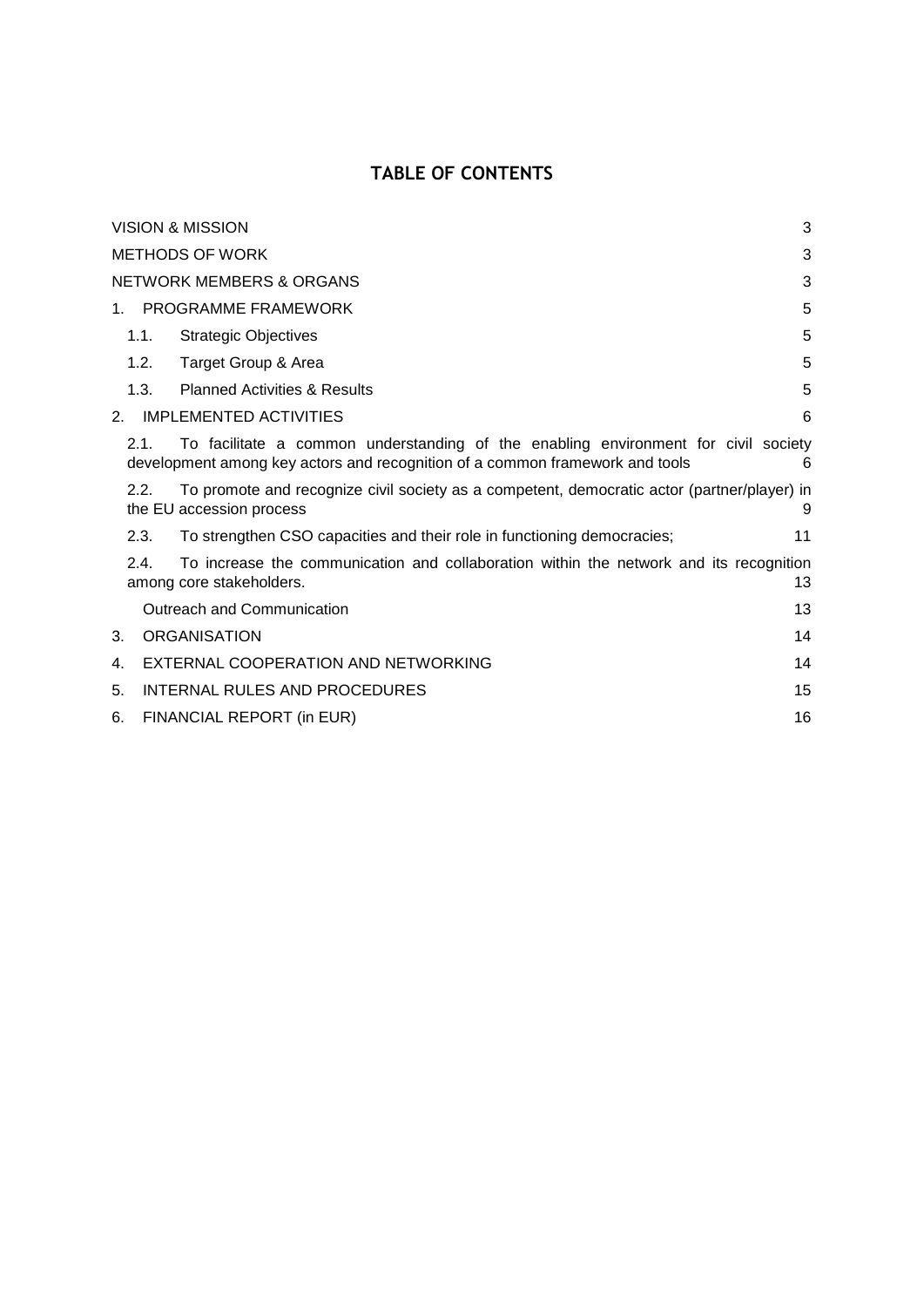### <span id="page-2-0"></span>**VISION & MISSION**

*Balkan Civil Society Development Network (BCSDN) is a regional network of local civil society development organizations (CSOs) from the Balkan region (Albania, Bosnia and Herzegovina, Croatia, Kosovo, Macedonia, Montenegro, Romania, Serbia, Slovenia, and Turkey).*

Its **VISION** is sustainable peace, harmony, and prosperity of societies in the Balkan region.

Its **MISSION** is to empower civil society and influence European and national policies towards a more enabling environment for civil society development in order to ensure sustainable and functioning democracies in the Balkans.

#### BCSDN **GOALS** and **OBJECTIVES** are:

- 1. Increased role of civil society by strengthening its voice in policy- and decision-making process on national, regional and EU level;
- 2. Promoted civil dialogue between civil society actors, state institutions and the European Union in order to influence public policy;
- 3. Developed advocacy knowledge and skills of civil society actors as a base for achieving greater impact; and
- 4. Strengthened communication, coordination, and cooperation between civil society actors in the Balkan region.

### <span id="page-2-1"></span>**METHODS OF WORK**

BCSDN realizes its goals mainly through advocacy and lobbying activities, by:

- Developing joint positions and statements on initiatives and areas of interest common to all member organizations and taking necessary action;
- Coordinating and cooperating with other organizations, networks and other actors on joint positions and initiatives;
- Coordinating cooperation between its members and developing joint projects and initiatives;
- Facilitating the exchange of information and experience between its members and national and local state institutions and the EU;
- Coordinating and compiling researches and relevant information;
- Coordinating capacity-building and other events.

BCSDN is a registered foundation under the Macedonian Law on Citizens Associations and Foundations (Official Gazette of RM No. dated 31/98 and 29/2007) as of 30th September 2009 with the Decision no. 3012009172866 of the Central Register of the Republic of Macedonia (CRM). BCSDN identification number is 6524710 and tax identification number 4057009503419.

### <span id="page-2-2"></span>**NETWORK MEMBERS & ORGANS**

BCSDN consists of partner organizations, which are equal in their rights and duties as members of the network. Principles of cooperation, partnership, tolerance, dialogue and respect for others are the main working principles in the network. The network organs consist of the Council, the Board, the Executive Office, and the Executive Director.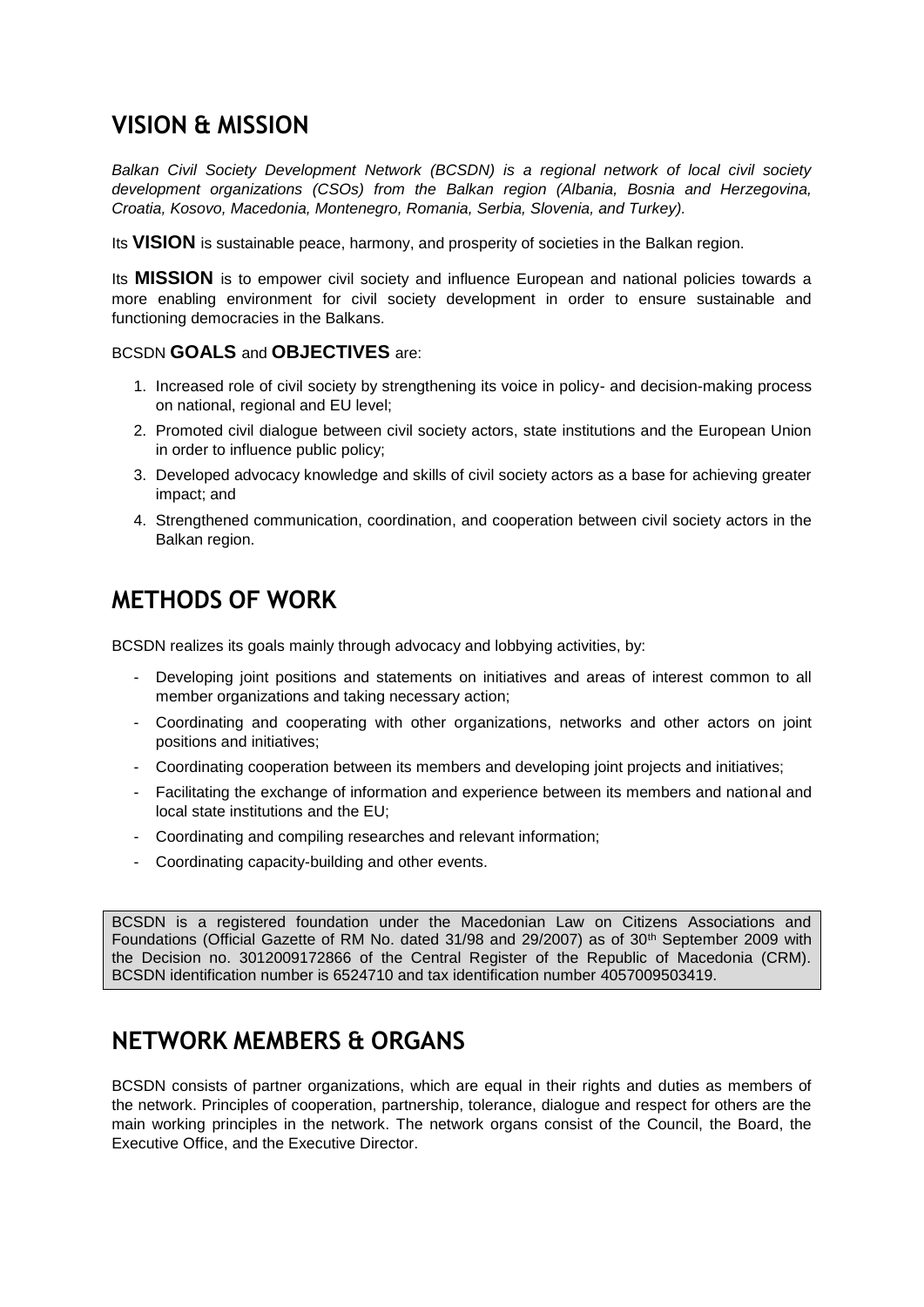#### **Members**

- 1. Center for Development of NGO's (CRNVO), Montenegro;
- 2. Centre for Information Services, Cooperation and Development of NGO's (CNVOS), Slovenia;
- 3. Center for Promotion of Civil Society (CPCS), Bosnia and Herzegovina;
- 4. Cenzura Plus, Croatia;
- 5. Civic Initiatives, Serbia;
- 6. Diakonia Agapes, Albania;
- 7. Ecumenical Humanitarian Organization (EHO), Serbia;
- 8. Civil Society Development Foundation (FDCS), Romania
- 9. Institute for Democracy and Mediation (IDM), Albania;
- 10. Kosovar Civil Society Foundation (KCSF), Kosovo;
- 11. Macedonian Center for International Cooperation (MCIC), Macedonia;
- 12. Opportunity Associates Romania (OAR), Romania;
- 13. Partners Albania for Change and Development, Albania;
- 14. Third Sector Foundation of Turkey (TUSEV), Turkey.

**The Council** is the highest organ of BCSDN and is composed of one authorized representative per each organization with a member status. The Council is chaired by the Chairperson of the Council, who are selected on an annual, rotating basis.

**The Board** is the governing and supervisory organ body of BCSDN. It is composed with up to 7 members: Chairperson of the Board, Deputy Chairperson of the Board and up to 5 Board members. The mandate of the Board members is 3 years. The current Board mandate has started on 19th June 2014.

#### **Board members (mandate until 2020)**

- 1. Tina Divjak, Slovenia, Chair of the Board;
- 2. Aleksandar Krzalovski, Macedonia, Deputy Chairperson of the Board;
- 3. Ana Novakovic, Montenegro;
- 4. Bojana Selakovic, Serbia;
- 5. Slavisa Prorok, Bosnia and Herzegovina,
- 6. Klotilda Kosta, Albania.

**The Executive Office** in Skopje, Macedonia, manages the daily functioning and coordination of the network.

**The Executive Director** is the major administrative and financial official and represents BCSDN with other institutions, networks, and donors. The Executive Director is appointed by the Board and participates in Council and Board sessions without the right to vote.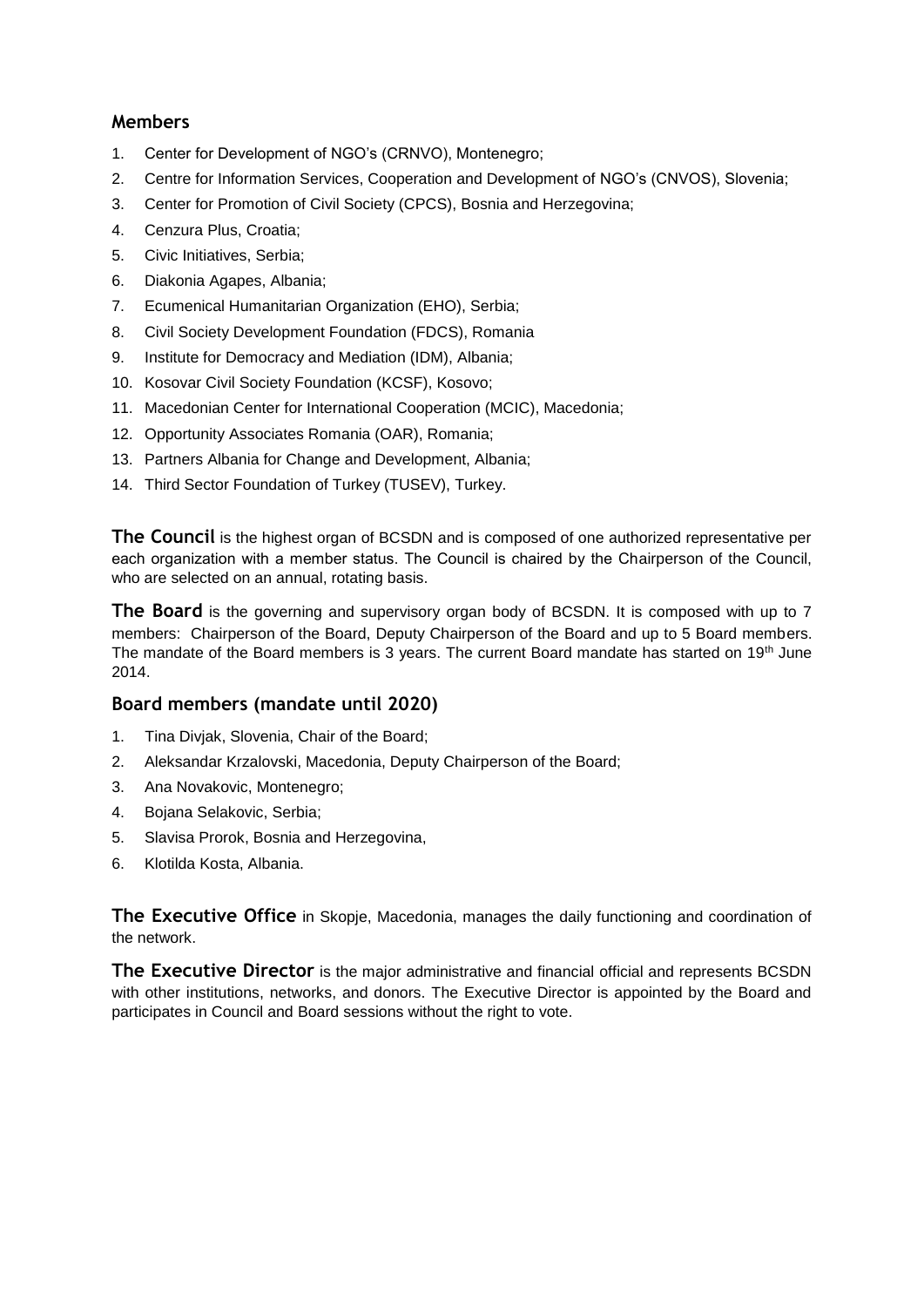### <span id="page-4-0"></span>**1. PROGRAMME FRAMEWORK**

### <span id="page-4-1"></span>**1.1. Strategic Objectives**

In the period 2017-2020, BCSDN is contributing to the implementation of its mid-term strategic objectives:

- To facilitate a common understanding of the enabling environment for civil society development among key actors and recognition of a common framework and tools
- To promote and recognize civil society as a competent, democratic actor (partner/player) in the EU accession process;
- To support the development of models and sources for CS access to and effective use of (financial) resources;
- To strengthen CSO capacities and their role in functioning democracies;
- To increase communication and collaboration within the network and its recognition among core stakeholders.

### <span id="page-4-2"></span>**1.2. Target Group & Area**

BCSDN target group are CSOs working on civil society development (CSDev) in the Balkan region. The direct beneficiaries are local civil society development and resource organizations. With its activities, the network targets stakeholders such as national institutions and international governmental organizations (IGOs). Among national institutions, the focus is on national public bodies and/or offices for cooperation with CSOs in member countries. Among IGOs, in focus are the EU institutions, Council of Europe (CoE), the Regional Cooperation Council (RCC), the Western Balkan Fund and related inter-governmental initiatives in the Balkan region. BCSDN promotes the principle of inclusiveness of marginalized and vulnerable groups in the society (incl. Roma community, inhabitants of rural areas). BCSDN works in countries of the Balkan region, Europe and internationally, according to its mission, vision, and goals.

### <span id="page-4-3"></span>**1.3. Planned Activities & Results**

In 2018, the network continued with the implementation of its new Mid-term Strategy, which has been co-created by BCSDN members and governing bodies through a strategic and consultative process in 2016. The Mid-term Strategy is based on and continues the network's efforts from the previous strategic period 2012-2016. In 2018, the network remained devoted to the refined strategic priorities in the attempt to consolidate its efforts in the enabling environment for CSDev in Balkan countries and the role of civil society in the EU integration process, while further strengthening information-sharing and coordination of civil society in creating synergies for cooperation and advocacy measures of its members. Greater focus has been put on strengthening internal accountability through further work on the network's Code of Conduct but also through promoting accountability within the sector. The Midterm strategy has been a basis for a strategic fundraising that has resulted with a possibility for new strategic partnerships with donors such as the Swedish International Development Agency and the Rockefeller Brothers Fund.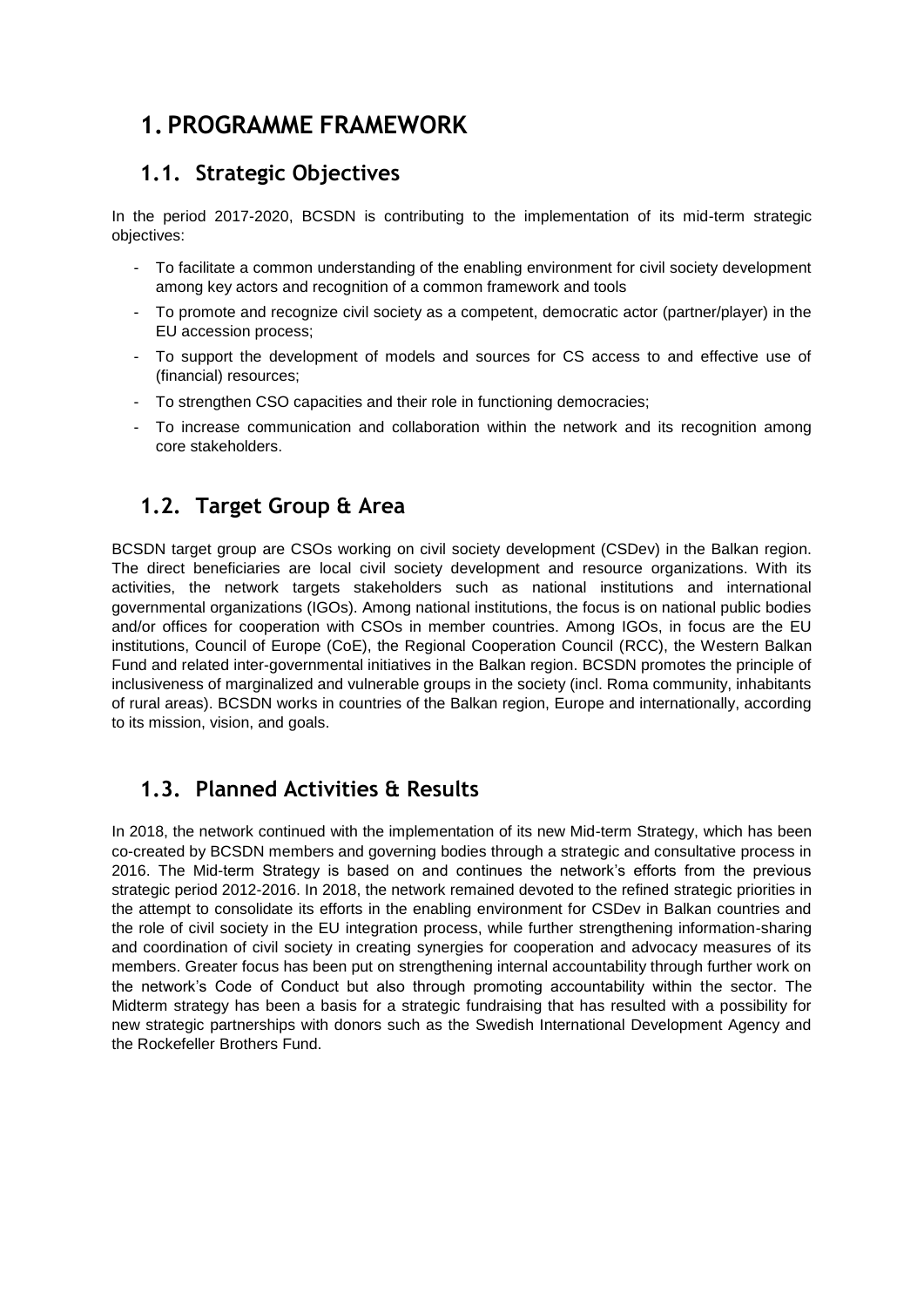### <span id="page-5-0"></span>**2.IMPLEMENTED ACTIVITIES**

### <span id="page-5-1"></span>**2.1. To facilitate a common understanding of the enabling environment for civil society development among key actors and recognition of a common framework and tools**

**RATIONALE***: For civil society to operate in an enabling environment, a common understanding of the enabling environment for civil society development among key actors – CSOs and institutions, needs to be established, and thereafter integrated in the key national instruments in the respective countries. More so, key enabling environment measures that are identified, as regional minimum standards for consultations, public funding reforms, measures vis-à-vis basic rights backsliding, economic value of CSOs, need to be implemented by 2020. The strategic approach is to utilize the Monitoring Matrix on Enabling Environment for Civil Society Development as the framework onto which a consensus shall be established and which has the tools for identifying key measures that need institutional consolidation.*

#### *Immediate results and impact include:*

*BCSDN reviews the methodology and the way forward towards unified approach BCSDN continues to be relevant actor on EE recognized globally*

#### **Monitoring Matrix: The Way Forward**

On 19-20 March, BCSDN members met in Pristina, Kosovo, for a **strategic workshop on the Monitoring Matrix**, co-hosted by Kosovar Civil Society Foundation (KCSF), to solidify the network's position and efforts undertaken in the monitoring and advocacy on the enabling environment. Under the theme "The Way Forward", the workshop served to determine a joint strategy and plan for implementation of the Monitoring Matrix in the coming years, while focusing on the strategic positioning, presentation and communication towards key stakeholders. The Monitoring Matrix is recognized as a relevant and credible tool. leveraging the expertise and legitimacy of the network, by

donors, EU institutions and other civil society organizations and networks, not only in the WBT region, but also in other regions and globally. At the two-day workshop, participants reflected on the previous experience of implementing the Monitoring Matrix and the lessons learned, both in terms of the monitoring and the advocacy based on the findings. An implementation framework with timeline and goals was decided upon, and improved and more efficient tools for the future monitoring and advocacy were proposed, with the aim to provide consistent systematic monitoring of the CSO environment in the Western Balkans and Turkey.

After months of consulting with an external expert in providing guidance to unify the MM methodology and to come up with future steps for the MM implementation, on 29-30 October, a **methodology workshop on the Monitoring Matrix** was organized in Skopje. The workshop discussed the consultant's recommendations on how to make the implementation of the MM research and analysis effective and resulted in an action plan on how to unify the approach in research, based on implementing a two-year cycle of reporting, and concrete action points on improving the scoring exercise, the report presentation and engagement. With the planned changes, to be implemented in the coming year, BCSDN members will continue implementing the Monitoring Matrix, as one of the core and most valuable activities of the network in the area of enabling environment for civil society development.

#### **Promoting the Enabling Environment for CSDev**

To raise awareness on the damaging trend of violations to civic space across the Balkan region and worldwide, in April, BCSDN published a paper ["What Can We Do to Promote Civic Space:](http://www.balkancsd.net/what-can-we-do-to-promote-civic-space-perspectives-from-the-western-balkans-and-turkey/)  [Perspectives from the Western Balkans and Turkey"](http://www.balkancsd.net/what-can-we-do-to-promote-civic-space-perspectives-from-the-western-balkans-and-turkey/) aimed to inspire other CSOs, formal or informal civic initiative in the countries, the region or globally, to take affirmative action in promoting civic space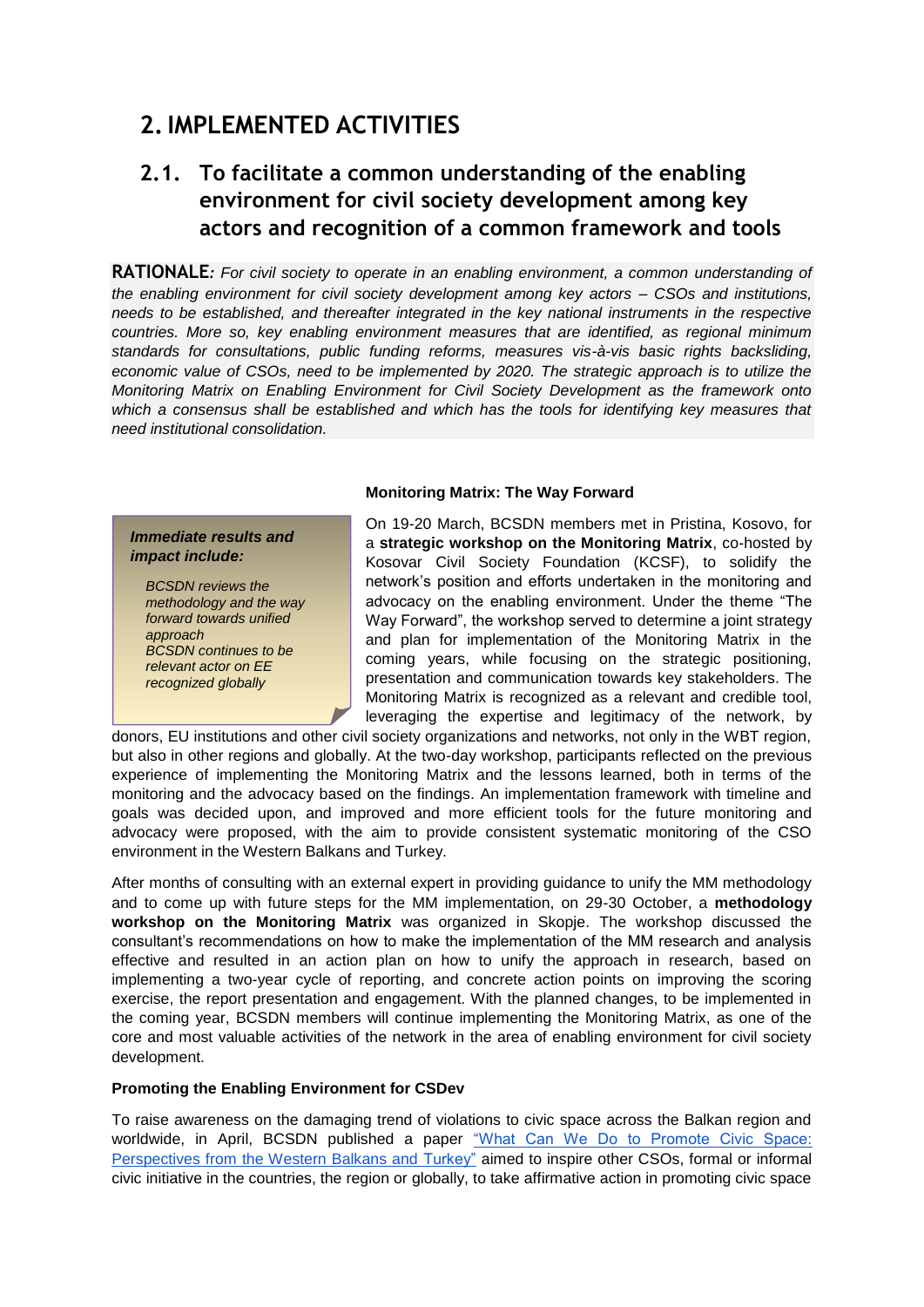where they operate, and for donors to rethink their funding strategies. The paper was based on the discussions and the local efforts and experiences in countering/promoting civic space from the region shared at the regional conference "The Role of CSOs in Promoting Civic Space", organized by BCSDN on 21 June 2017 in Skopje, with the support of Civica Mobilitas.

In June 2018, BCSDN published the first [online edition](http://bcp.balkancsd.net/) of the **Balkan Civic Practices: Promoting Civic Space** to reflect on the challenges in the environment for civil society development in the Western Balkan and Turkey, focusing on local responses in the fight against closing of civic space. The BCP brought together opinions and institutional reflections from professionals, academics and activists from the network and beyond, to debate what can be done to promote civic space in the WBT countries. The special edition was result of months of work, together with representatives from BCSDN member organizations and partners, to demonstrate the efforts that have been done in recent years and how we have responded to the shrinking of civic space in the Western Balkans and Turkey, on one hand, and to its promotion, on another. This BCP edition presents concrete problems and potential solutions, but also analyses issues that have not been addressed yet and can be considered as factors threatening the civic space in the region.

#### **Regional Cooperation in Promoting Civic Space and an Enabling Environment**

Within the **CONOCORD HUB3 Spring Meeting** which took place from 13th - 14th of March, BCSDN together with CONCORD Europe and Fond Romania/Black Sea NGO Forum organized an all-day event dedicated to Promoting civil society space. The aim was to build a platform for discussions, exchanges and solutions of shared problems around the issues of enabling environment for CSOs, shrinking space by illiberal democracy, CSO



accountability, the engagement of civil society in EU policy, civic participation and community engagement. The event gathered more than 100 participants, representatives of national and EU organizations, platforms and networks, and representatives of the European Commission and the donor community. BCSDN's Policy and Advocacy Biljana Spasovska participated as a speaker at the opening panel and BCSDN led two sessions – one on the enabling environment for civil society in the European Enlargement countries and the Eastern Neighbourhood aimed to raise awareness, initiate a debate and identify potential joint actions in regards the civil society space in this region. On invitation by the Council of Europe, BCSDN got involved with the Council of Europe working group for improving civil participation in policy and decision making. The working group consisting of representatives of CSOs and experts on civil society participation from the Western Balkans and EU Neighbourhood countries worked on developing common activities that will promote the Council of Europe Guidelines on Civil Participation, their dissemination and by that will encourage widest possible use of the Guidelines. A strategic working group meeting was held in Paris on April 8th, where BCSDN's Policy and Advocacy Officer Biljana Spasovska participated.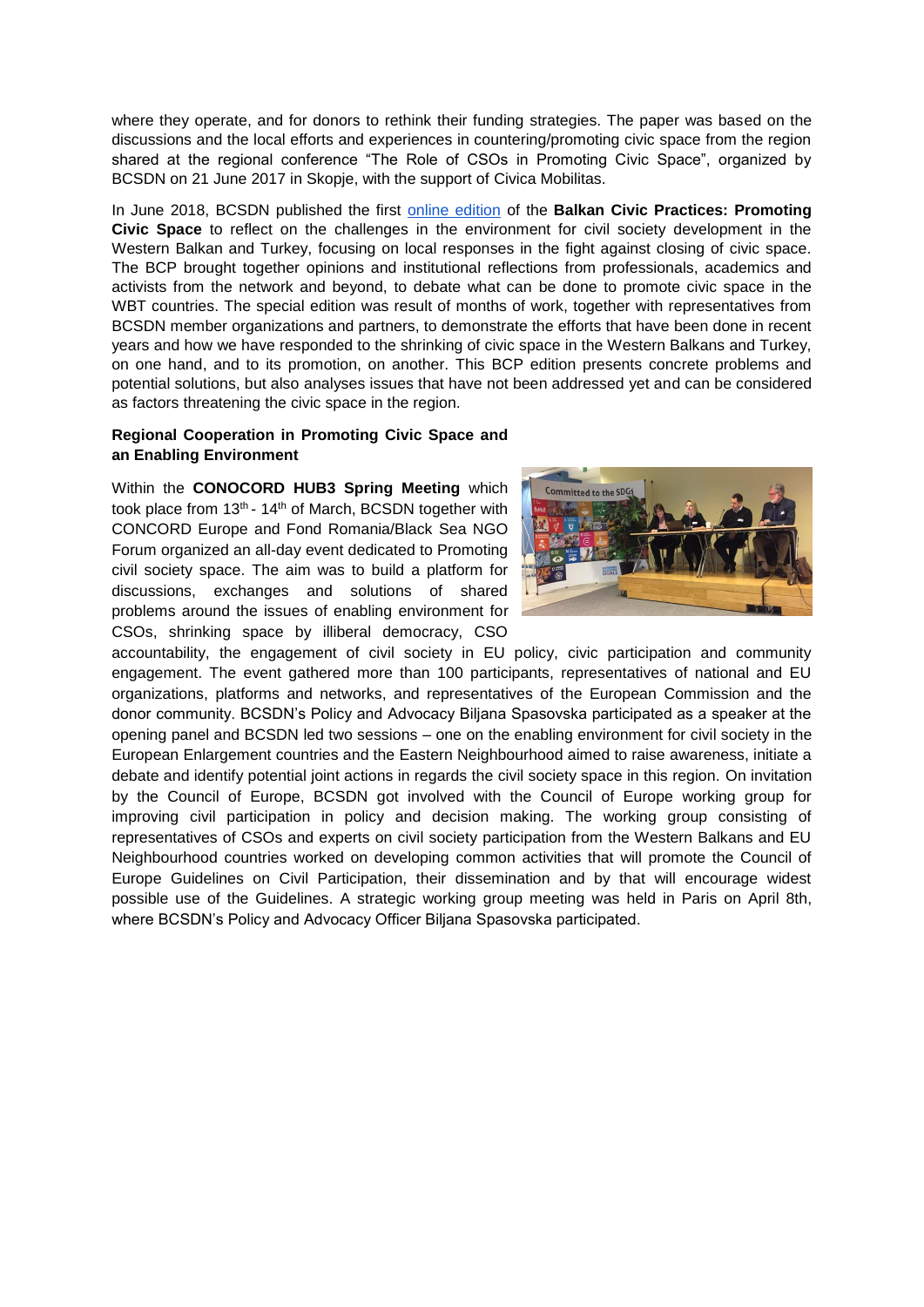BCSDN participated at the *11th edition of the Black Sea NGO Forum* organized this year in Brussels, Belgium from 11-13 November by the Romanian NGDO Platform FOND, with the support of



the European Commission, the Romanian Ministry of Foreign Affairs. This year's edition, titled "Building a more resilient civil society in the Black Sea region ", served as a platform for gathering input from the participants on the main issues and support mechanisms for strengthening regional cooperation among civil society and for fostering society resilience. BCSDN's Policy and Advocacy Officer Biljana Spasovska facilitated a session during the second day of the event when representatives of CONCORD, The European Civic Forum, Civil Society Europe and DG NEAR discussed about mechanisms and initiatives for improving civil society

environment, focusing on sharing expertise and building solidarity.

On 30 November and 1 December, BCSDN's Communication Officer, Anja Bosilkova-Antovska, represented BCSDN at the final event for the **Civica Mobilitas** programme for support to civil society in Macedonia, including the fourth networking event for Civica Mobilitas grantees and the central

national forum titled "Us, The Drivers of Change". 132 CSO representatives took place in the networking event, with the aim to exchange experiences and present the changes they have made in society. With the support of Civica Mobilitas, BCSDN implemented the project "Protecting Civic Space: Duties and Participants", promoting mechanisms for monitoring and improvement of the environment in which CSOs operate, and increasing CSO's understanding for accountability and transparency.



#### **Contributing to Global Monitoring and Advocacy Trends**



BCSDN continued the research collaboration with CIVICUS for the **CIVICUS Monitor: Tracking Civic Space project,** which started in May 2016. The project allows for global comparisons and trends in real time regarding freedom of

association, freedom of peaceful assembly and freedom of expression around the world. BCSDN, as one of the 20 regional partner networks, is responsible for bi-monthly research updates for Albania, Bosnia and Herzegovina, Croatia, Kosovo, Macedonia, Montenegro, Serbia and Turkey. In 2018, BCSDN was supported by KCSF and Civic Initiatives in providing updates for Kosovo and Serbia, gathering relevant information on the civic freedoms in both countries. By tracking civic space in a continuous manner, BCSDN is also providing alerts and early warning notification when worrying signals are observed, some of which result in supporting further action by CIVICUS for organizing in-

depth interviews with civil society activists regarding worrisome developments in some countries.

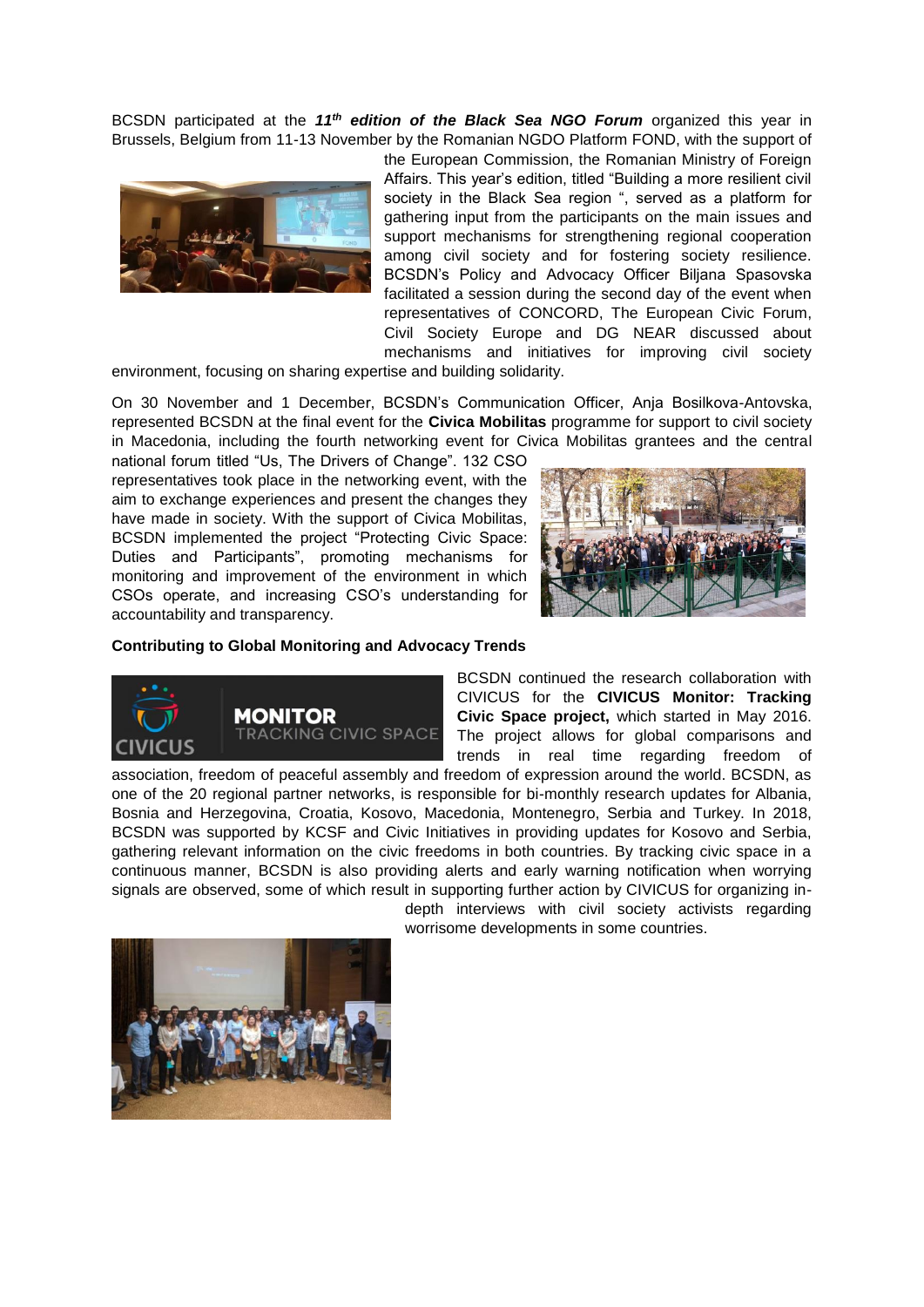A CIVICUS Monitor Research Partners Workshop was organized on 27<sup>th</sup>-29<sup>th</sup> June in Beirut, Lebanon, and BCSDN's Communications Officer, Anja Bosilkova-Antovska, participated. Hosting research partners from 19 different organisations, the workshop aimed to build and strengthen linkages between researchers. During the [workshop,](https://spark.adobe.com/page/KVjd3Kvz1RSts/) research partners reflected on the progress made, identified new areas for development and growth, and discussed ideas and opportunities for further promoting the Monitor, as well as connecting the partners' research with advocacy on civic space.

BCSDN partnered with USAID and FHI 360 to produce the 2018 **Civil Society Organization Sustainability Index (CSOSI)for Macedonia**, as part of USAID's 21st edition of the CSOSI for Central and Eastern Europe and Eurasia. The report examines the overall sustainability of the CSO

sector, by looking at seven specific dimensions of sustainability: legal environment, organizational capacity, financial viability, advocacy, service provision, sectoral infrastructure, and public image. The report for Macedonia, available in [Macedonian](http://www.balkancsd.net/novo/wp-content/uploads/2018/09/13-14-CSOSI_Macedonia_Published-MK.pdf) and [English l](http://www.balkancsd.net/novo/wp-content/uploads/2018/09/13-13-CSOSI_Macedonia_Published-EN.pdf)anguage, was presented in more details at a public presentation organized by BCSDN on the 4th October 2018 in Skopje.

Promoting enabling environment for civil society on global level is one of the 4 core advocacy themes of CPDE, which is where BCSDN - being the focal point of the CPDE Balkan sub-region - has been the most active in. BCSDN's Policy and Advocacy Officer participated in the global

<span id="page-8-0"></span>.



workshop devoted to the Third Monitoring Round in Nairobi, Kenya from 30th January to 1st February and has become a member of the CPDE Working Group on enabling environment. CPDE is in the Steering Committee of the Global Partnership for Effective Development Cooperation (GPEDC) and, among the other activities, it mobilises CSOs to engage the GPEDC monitoring process to ensure accountability of all development actors in their EDC commitments. BCSDN is the regional focal point for the 3rd GPEDC Monitoring Round, and 4 of BCSDN's members are involved in the country level monitoring.

### **2.2. To promote and recognize civil society as a competent, democratic actor (partner/player) in the EU accession process**

**RATIONALE:** *With the 2012 Communication "The roots of democracy and sustainable development: Europe's engagement with Civil Society in external relations", the EU give value to a dynamic, pluralistic and competent civil society and recognized the importance of constructive relations between states and CSOs. An emphasis of the EU policy was also put on CSOs' engagement to build stronger democratic processes. The EU has put forward priorities for EU support in order to promote a meaningful and structured participation of CSOs in domestic policies of partner countries, in the EU programming cycle and in international processes. BCSDN will continue the monitoring of the EU support in this context, providing best practices of CSO's involvement in the enlargement and promote the role of CSOs in implementing, supporting and monitoring EU accession*  reforms. BCSDN will also look to reflect on global processes by promoting partnership with civil *society, in order to deliver greater impact and better outcomes in global governance.*

On 15 and 16 January 2018, the first Regional Policy Forum for Development (PFD) Meeting Europe was held in Ghent, Belgium. Discussions focused on policy coherence for development to achieve the SDGs; enabling environment for development actors and recent trends i n EU external action policies and programmes. Participants from all countries of the Council of Europe represented different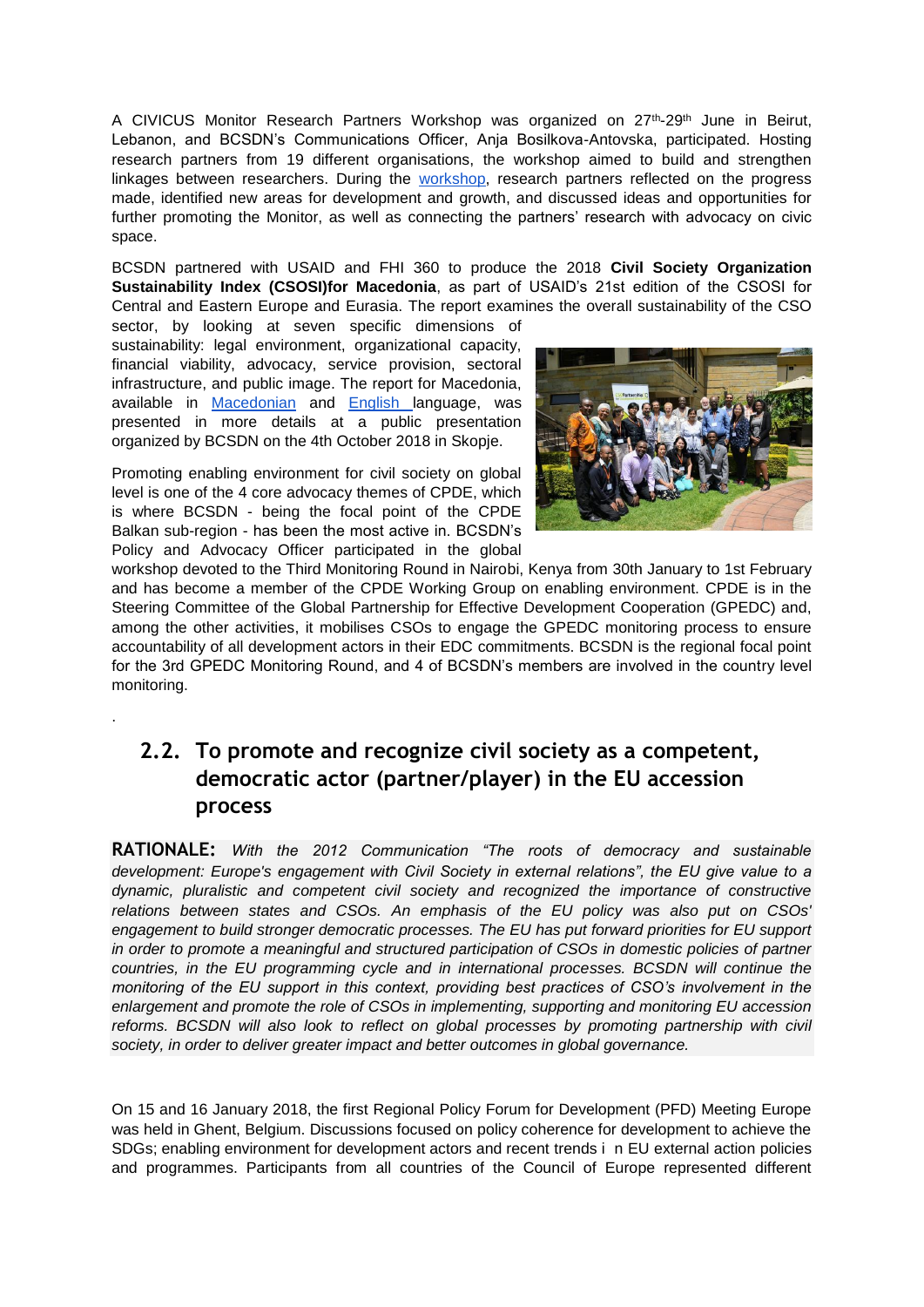#### *Immediate results and impact include:*

*BCSDN leading new ways of understanding EU foreign and development policies in the region among CSOs*

constituencies: civil society, cooperatives, private sector, local and regional governments as well as trade unions. The meeting was organized in the scope of the global PFD process that is facilitated by the European Commission and aims at accommodating and strengthening multi-stakeholder exchange and collaboration, as well as facilitating dialogue with the EU institutions on EU external policies and practices. Within its mandate and goals, the European PFD meeting assess what this

means for EU's external action and for the European civil society and local governments actors to engage in international cooperation. The discussion and conclusions of the PFD Europe meeting will feed the global gathering planned for March 2018. BCSDN' Ilina Nesik was one of the selected

> participants on the first European meeting. More information is available [here.](https://europa.eu/capacity4dev/policy-forum-development/wiki/1st-regional-meeting-europe)



On the invitation of the European Economic and Social Committee, BCSDN participated at the [High Level Conference](https://www.eesc.europa.eu/en/agenda/our-events/events/western-balkans-civil-society-meeting-contribution-summit-may-2018/programme)  [on Economic and social cohesion in the Western Balkans](https://www.eesc.europa.eu/en/agenda/our-events/events/western-balkans-civil-society-meeting-contribution-summit-may-2018/programme) where BCSDN's Policy and Advocacy Officer Ms. Biljana Spasovska moderated the session on Economic and social cohesion of the Western Balkans. The Western Balkans Conference was planned as a civil society contribution to the EU-Western Balkans Heads of State Summit, scheduled by the Bulgarian Presidency that took place on 17 May 2018 in Sofia. The Conference gathered EESC members, civil society

representatives of the countries of the Western Balkans, as well as Bulgarian officials and members of the organized civil society. The outcome of the Conference was shared with the participants of the EU-Western Balkans Summit.

In 2018 the [9th Background analysis](http://www.balkancsd.net/window-opportunity-for-enlargement-how-much-space-for-civil-society/) "Window of Opportunity for Enlargement: How much Space for Civil Society? was published assessing how the European Commission has treated the issue of civil society development and assessed the progress made in the Enlargement countries within the Enlargement Strategy and Country Reports 2018.The analysis set against BCSDN's Monitoring Matrix on Enabling Environment for Civil Society Development was disseminated to all relevant stakeholders and received numerous positive feedback.

**RATIONALE:** Financial sustainability is one of the top priority for organizations dealing often with budget cuts and the shifting priorities of the donor community. Competition for resources and visibility is seen as a key barrier to CSO effectiveness. While the availability of funds is a continuous struggle for civil society the CSOs, on the other hand, are demonstrating their value as facilitators, conveners, and innovators as well as service providers and advocates. BCSDN sees civil society's effective role in tackling societal challenges as essential and therefore will focus its research and advocacy on presenting successful and innovative funding models in the region and beyond that enable CSO's work. It will also monitor the donor's presence in the region and their funding in order to promote a support that is accountable, coordinated, effective and based on experience.

#### **BCSDN Position on the Proposal for Regulation establishing the IPA III**

Following the Proposal for a Regulation of the the European Parliament and of the Council establishing the Instrument for Pre-Accession Assistance (IPA III), BCSDN prepared the [Position](http://www.balkancsd.net/novo/wp-content/uploads/2018/12/BCSDN-Position-on-IPA-III.pdf)  paper - The [Future of EU Support to Civil Society.](http://www.balkancsd.net/novo/wp-content/uploads/2018/12/BCSDN-Position-on-IPA-III.pdf) The document outlines the views and recommendations of BCSDN and its members on how the EU can provide a more strategic and effective support for enlargement and civil society in the 2021-2027 period and calls on the EU to strategically support civil society enabling environment as a prerequisite the civil society to continue "to play constructive role in supporting democratic processes and ensuring greater checks and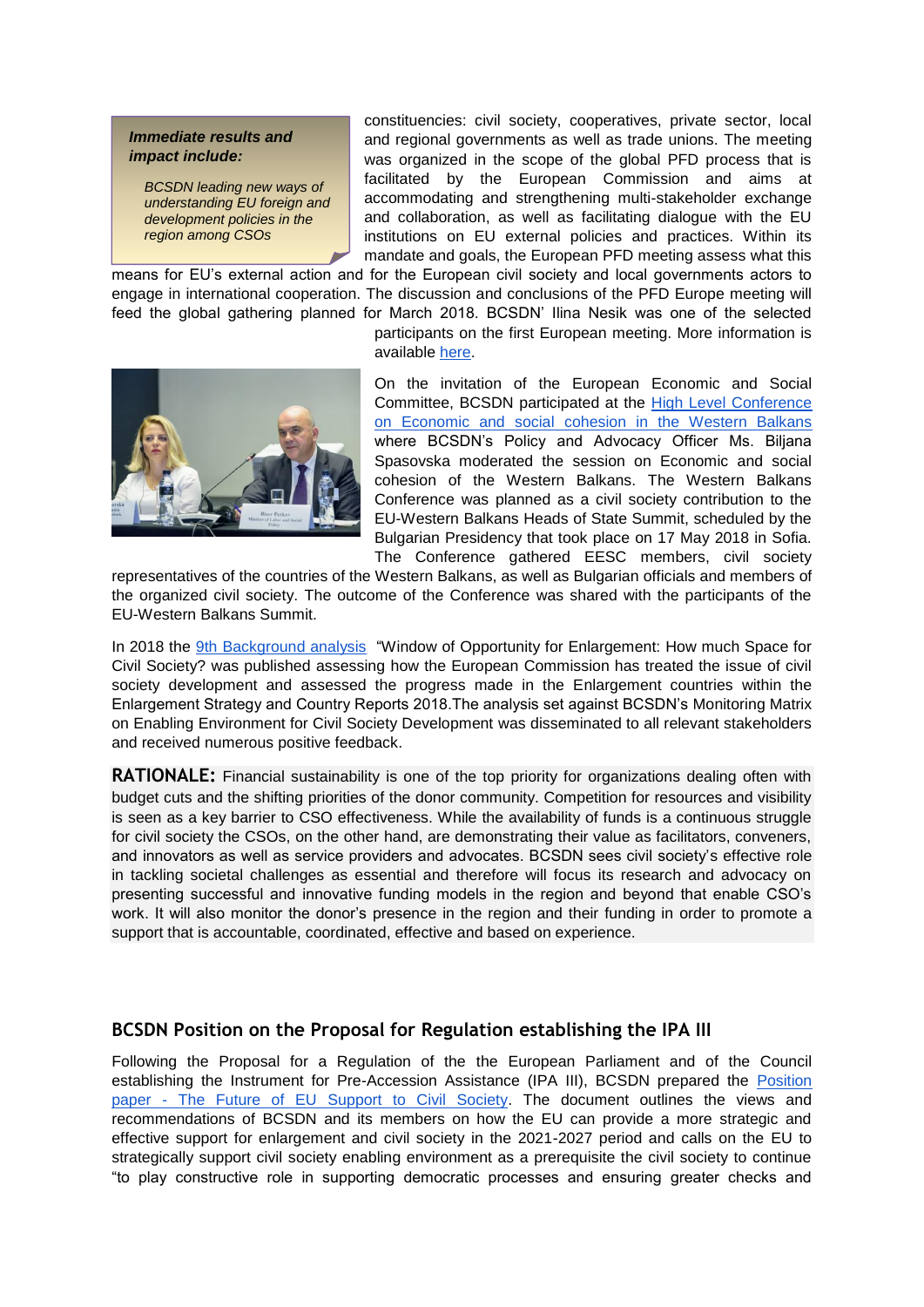balances". The Position paper was disseminated to all relevant stakeholders on EU, regional and national level.

On the invitation of the European Economic and Social Committee (EESC), BCSDN's Policy and Advocacy Officer Biljana Spasovska participated on the EESC Study Group Meeting devoted to the preparation of [EESC Opinion on the IPA](https://www.eesc.europa.eu/en/our-work/opinions-information-reports/opinions/instrument-pre-accession-ipa-iii)  [III Regulation.](https://www.eesc.europa.eu/en/our-work/opinions-information-reports/opinions/instrument-pre-accession-ipa-iii) Ms. Spasovska shared the network's lessons learnt and recommendations on how to make the next Instrument for Pre-Accession Assistance more effective, form the perspective of the civil society organizations.

#### **BCSDN contributes to 2018 Aid Transparency Index**

[Publish What You Fund](https://www.facebook.com/publishwhatyoufund1/?fref=mentions) has again published the 2018 Aid Transparency Index. The Aid Transparency Index is the only independent measure of aid transparency among the world's major development agencies, this year assessing 45 agencies. BCSDN has once again contributed to the ATI evaluations as an independent reviewer by assessing European Commission's DG NEAR performance. Overall, the 2018 results show positive improvements, with 93% of Index organisations now publishing in the International Aid Transparency Initiative (IATI) Standard. This means timelier aid and development data is being made openly available than ever before. Around half of the organisations are publishing essential information on their aid and development spending on a monthly basis. Compare this to just a quarter reported in the 2016 Index. However, there is still need for improvement, as the publishing of timely data should also be more comprehensive and cover all aspects of development projects, including, but not limited to, financial and performance – related data. Seven organisations are in the 'good' category, where all EC agencies are including the EC-NEAR. Among the EC agencies, EC-NEAR is the agency that receives the highest score on the finance and budget component and it is the only EC agency to publish project budget documents, although the score for this indicator is comparatively low. The EC-NEAR should make improvements to the publication of performancerelated information. The full ranking and accompanying analysis is available on the following website for the [2018 Aid Transparency Index.](http://www.publishwhatyoufund.org/the-index/2018/)

### **Contribution to the Direct and Democratic Resourcing for CSOs**

Within the global efforts for more effective ways of supporting a diverse and resilient civil society, in times of shrinking civic space, BCSDN has been working with CIVICUS since 2017 on reflecting how donors should reconsider funding CSOs through new modalities and local organizations. These efforts have led to discussions between SIDA and BCSDN regarding potential funding and piloting such programme in the Western Balkans. A concept note was submitted to SIDA in December 2017 and resulted in a co-creation process for a Regional Civil Society Development Hub (Fund) throughout 2018. BCSDN held several meetings with SIDA when different scenarios and concepts were discussed and created, and held several Board meetings and member's discussions on the creation of the Hub. SIDA organized an internal review committee where the funding for BCSDN has been approved and it to be detailed in 2019. The Regional Civil Society Development Hub, was also presented on a global call for USAID BAA protecting and enabling civil society and was shortlisted as one of 20 global networks to participate in a co-creation process for new initiatives to counter shrinking civic space.

### <span id="page-10-0"></span>**2.3. To strengthen CSO capacities and their role in functioning democracies;**

**RATIONALE:** In times of changing role of civil society and active pressure and shrinking civic space, civil society actors need to ensure they retain their core missions, integrity, purposefulness and high levels of trust. Independent organizations are needed to act as watchdogs, ethical guardians and

#### *Immediate results and impact:*

*BCSDN recognized by donors as relevant source of knowledge and experience in future ways of supporting CSOs in the Western Balkans*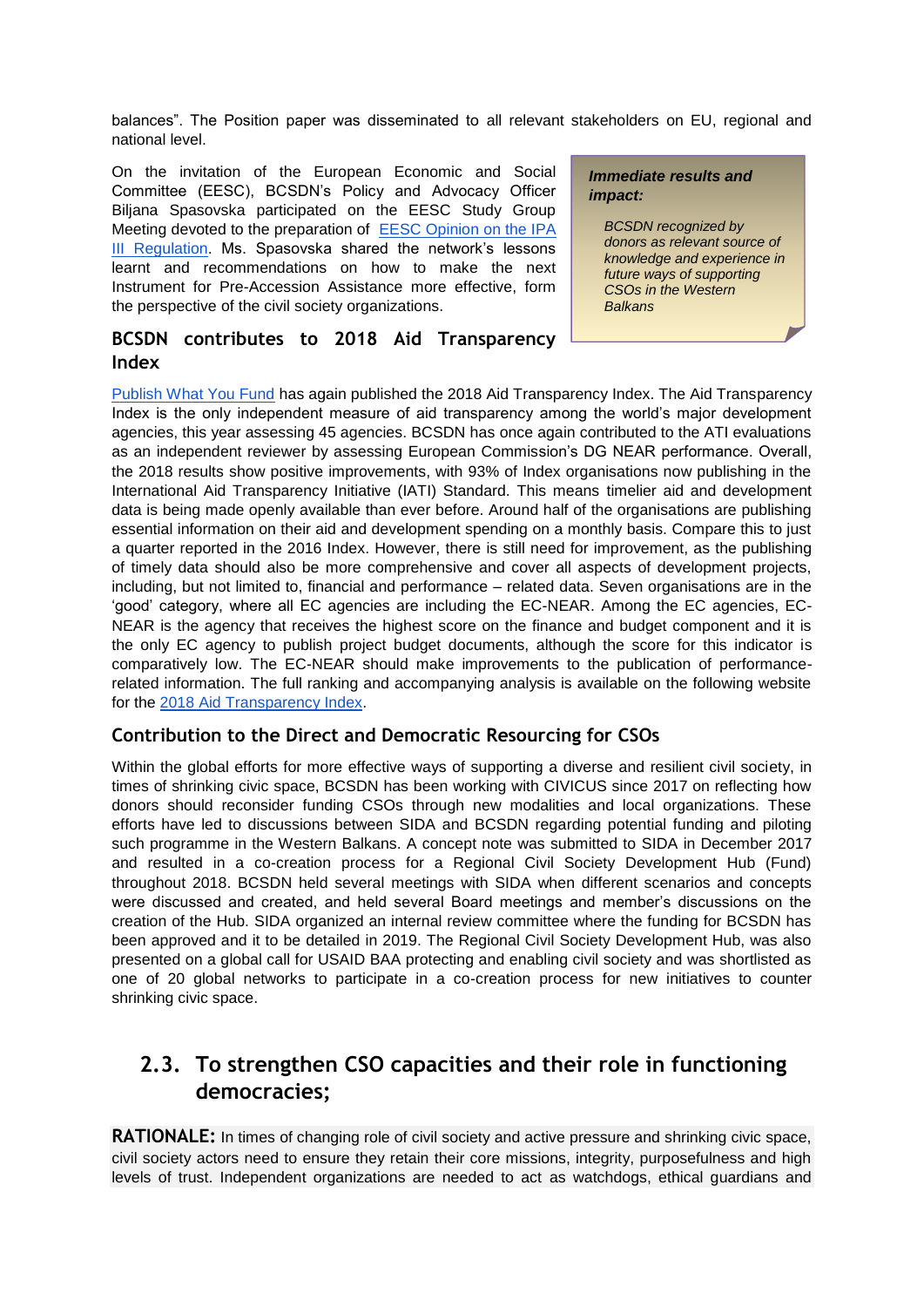advocates of the marginalized or under-represented. Civil society in all its forms has an important role in holding all stakeholders, including itself, to the highest levels of accountability. BCSDN will work in strengthening its own internal capacities and practices and sharing those accountability standards with wider civil society.

#### **The Global Standard Promoted Widely in the Region and Europe**

*Immediate results and* 

*Global Standard successfully promoted in Europe and the* 

*BCSDN global efforts on accountability scaled down on national level in Macedonia in partnership* 

*impact:*

*region*

*with MCIC*

BCSDN, together with eight other Accountability Initiatives, developed the Global Standard for CSO Accountability based on their own existing accountability standards and



practices. The Global Standard is a reference standard that captures a globally shared dynamic understanding of CSO Accountability. The first phase ended in 2018 with a project partners meeting in Nairobi, Kenya where BCSDN participated and contributed to the development of the structure for the extension phase of the project. Through an internal call for proposals 5 networks were selected to continue with the implementation of the Global Standard activities, related to

testing and implementing the Standard and BCSDN was one of the networks that received further funding for this purpose.

As part of the Global Standard for CSO Accountability project and the project "Promoting Civic Space: Duties and Participants" supported by Civica Mobilitas, BCSDN provided a translation of the Global Standard in [Macedonian](http://www.balkancsd.net/the-global-standard-for-cso-accountability-now-available-in-macedonian/) and [Albanian la](http://www.balkancsd.net/the-global-standard-for-cso-accountability-now-available-in-albanian/)nguage.

Within the [CONCORD HUB3](https://www.concordeurope.net/hubs/hub3) Spring Meeting in Brussels, which took place on the 13th of March and was devoted to Promoting civil society space BCSDN led the session on Transforming Accountability that was devoted to opening a discussion on how our accountability practices can contribute to improving the civil society enabling environment, where BCSDN representatives also presented the [Global Standard for CSO Accountability](http://www.csostandard.org/) and discussed #dynamicaccountability as an innovative approach to accountability captured and promoted by the Global Standard.

BCSDN through different activities on promoting civic space also promoted accountability as a means to increase trust in civil society with the hope to inspire other CSOs, formal or informal civic initiative in the countries, the region or globally, to invest in our own accountability. Such efforts were done the paper "What Can We Do to Promote Civic Space: Perspectives from the Western Balkans and Turkey" that was made available in [English a](http://www.balkancsd.net/novo/wp-content/uploads/2018/04/Pogledite-na-zapaden-balkan-i-turcija-ANG-01.pdf)nd in [Macedonian l](http://www.balkancsd.net/novo/wp-content/uploads/2018/04/Pogledite-na-zapaden-balkan-i-turcija-MK-02.pdf)anguage and the Balkan Civic [Practices Special Edition on Promoting Civic Space.](http://www.balkancsd.net/new-balkan-civic-practices-special-edition-on-promoting-civic-space/) 

BCSDN joined MCIC and CNVOS as a partner in the EU funded project in Macedonia, **Going the Distance: Building Shared Commitment for CSOs Sustainability** that will be implemented from January 2018 till April 2021. The idea behind this collaboration is to further promote dynamic accountability on national level by promoting the Global standard and testing its applicability with



national networks and organizations.

BCSDN as part of AGNA and the Global Standard for CSO Accountability celebrated the Global Accountability Week from 12-16 November, to promote civil society accountability by showcasing CSO accountability initiatives from the region and around the world and to advance the understanding of the dynamic accountability. Through online engagement, 11.2K people worldwide were reached, making huge

uptake and momentum around accountability issues. Together with MCIC and the grantees from the joint project, we shared how our organizations are accountable and what are the experiences and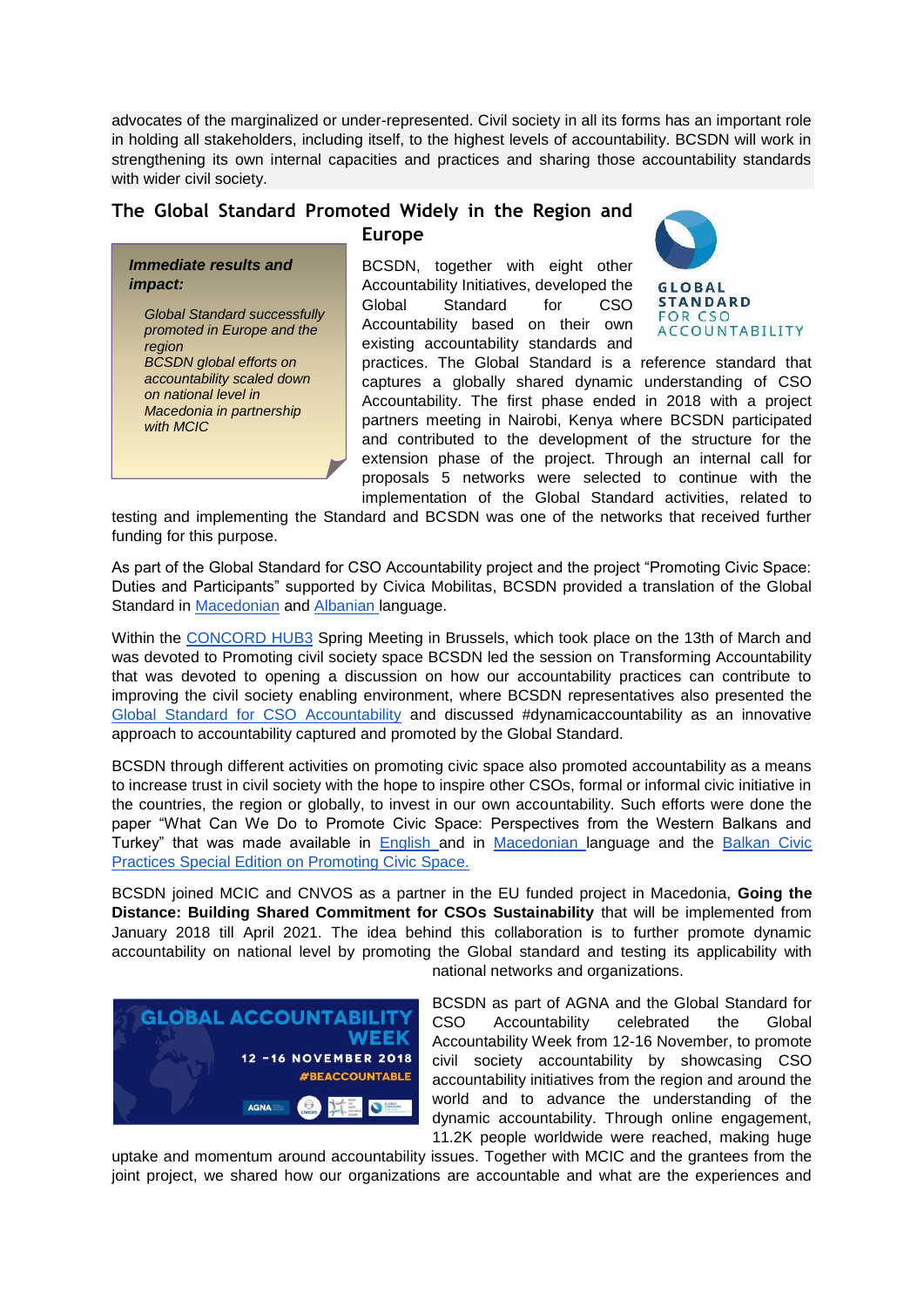practices on accountability we are proud of by producing [videos](https://www.youtube.com/playlist?list=PLSJ5Uni7QmQuWgYflY7a5Wt5OL7bILfCW&fbclid=IwAR1-q72XgMYiSjBFViqboWbmKB3qa9WyKlAykzorC5XxPuijTSoYvQCi6XQ) that were promoted during the Global Accountability Week.

BCSDN has also been partner in a project implemented by MCIC aimed to strengthen civil society capacities to monitor anti-corruption reforms. The project "Mirror to the State Report on Anti-Corruption Reforms" is funded by the EU, and BCSDN is responsible for bringing in regional experience and best practices from its members and partners from the Balkans and the EU. In June 2018 BCSDN together with MCIC organized the conference "The UNCAC and the integrity, transparency and the anticorruption prevention policies" in Hotel Arka in Skopje which brought together more than 40 stakeholders, representatives of state institutions and the civil society. Part of the conference was dedicated for sharing of good practise of CSO involvement in the UNCAC review cycle from the countries of the region and the EU as a good example that can be used domestically.

### <span id="page-12-0"></span>**2.4. To increase the communication and collaboration within the network and its recognition among core stakeholders.**

**RATIONALE**: In order to ensure effective and sustainable functioning of the network, BCSDN will keep on strengthening the network's 3 Cs: communication, coordination and cooperation, but also increase opportunities for collaboration. A communications strategy, as well as protocols regarding issuing public statements, fundraising etc., will be developed for strengthening the internal collaboration and the network's effectiveness and efficiency. BCSDN Executive Office is the organ in charge to initiate and coordinate joint projects and actions, maintain communication with all relevant stakeholders, promote the work of the network and strengthen its brand visibility on national and regional level. The EO will continue to will timely share relevant information to its members and other civil society actors through its regular communication tools (E-mail alerts, newsletters, social media and websites). In terms of outreach to the wider public, the focus is on communicating the enabling environment standards through innovative communication tools and methods with tailored-content, translated into the local languages for stronger effects of the network's advocacy efforts.

#### <span id="page-12-1"></span>**Outreach and Communication**

The main BCSDN **website** continued to be a relevant source of information, news and resources on civil society in the Balkans, based on the continuous web visits throughout the year, similar in dynamics with previous years. The website was regularly updated and maintained, and has attracted many returning visitors, mostly from the Western Balkan countries, but also a significant number from the USA, France and Germany. Due to persisting technical problems with the Monitoring Matrix platform, the website was not accessible during 2018, and Monitoring Matrix reports and related news were published on the main BCSDN website.

#### *Immediate results and impact:*

*Email-Alerts recognized as a relevant source of information on civil society in the region*

BCSDN continued using different **social networking channels** in 2018, namely Facebook, Twitter and, sporadically, LinkedIn and YouTube. BCSDN's Facebook and Twitter page had an increase in following, reaching 3866 "likes" and 644 followers in total. An increase in audience engagement with the page was also noted, especially on Twitter, with BCSDN being more involved in the global conversations on civil society. 5 new videos were published on the YouTube channel as part of the Global Accountability Week campaign, which were further shared on other social media channels.

The **Email Alerts** (EMAs) have remained BCSDN's most important tool for reaching expert audience and BCSDNs stakeholders and has been perceived as a valuable source of information and exchange among the key actors of civil society development in the region. In November, BCSDN celebrated 400 editions of the Email Alerts published every 1st and 15th of the month since 2002. In 2018, BCSDN published 24 editions of the EMA and only 1 newsletter edition, covering the main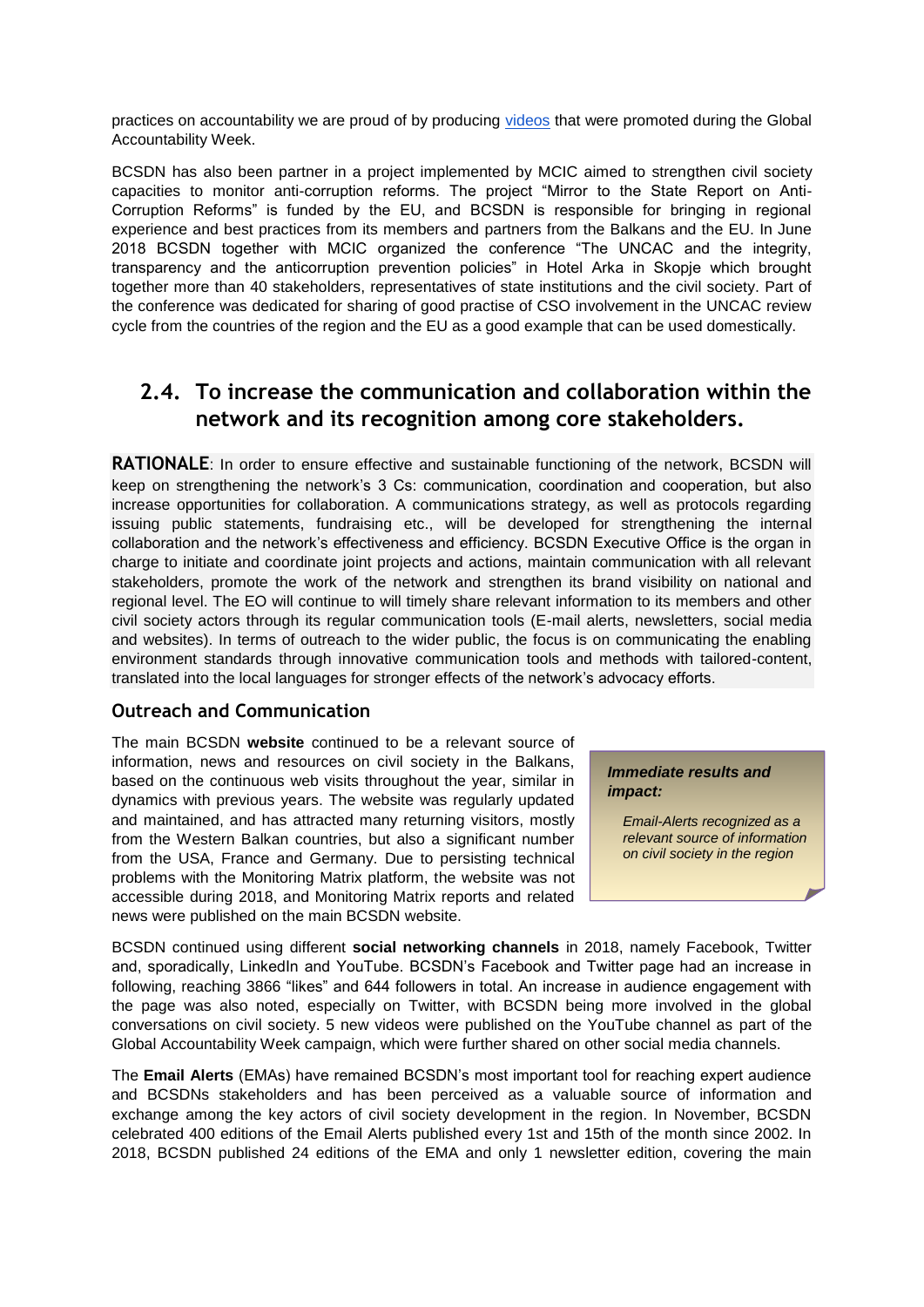achievements and activities of the network for 2018, as well as relevant news from the members. The audience for both EMAs and our **Newsletter** is more than 1700 Subscribers.

In 2018, BCSDN published three **publications** and the Balkan Civic Practices online edition available as a subdomain on the BCSDN website. In April, BCSDN published the paper ["What Can We Do to](http://www.balkancsd.net/what-can-we-do-to-promote-civic-space-perspectives-from-the-western-balkans-and-turkey/)  [Promote Civic Space: Perspectives from the Western Balkans and Turkey"](http://www.balkancsd.net/what-can-we-do-to-promote-civic-space-perspectives-from-the-western-balkans-and-turkey/), highlighting best practices and local/regional efforts in countering shrinking civic space, based on the conclusions on the 2017 regional conference on promoting civic space and an enabling environment for civil society development. Later, BCSDN published the [9th background analysis](http://www.balkancsd.net/window-opportunity-for-enlargement-how-much-space-for-civil-society/) on how the European Commission has treated the issue of civil society development and assessed the progress made in the Enlargement countries within the Enlargement Strategy and Country Reports 2018 published. In June, the [Balkan Civic Practices online edition on Promoting Civic Space](http://www.balkancsd.net/new-balkan-civic-practices-special-edition-on-promoting-civic-space/) was published, consisting of 8 papers that positively and credibly present what civil society stands for and how its actions and initiatives contribute to society, while guiding CSOs and citizens to understand why an enabling environment and open civic spaces are important. Finally, in November, BCSDN published its Position on the Proposal for a Regulation of the European Parliament and of the Council establishing the Instrument for Pre-Accession Assistance (IPA III). BCSDN's [position on the IPA III](http://www.balkancsd.net/the-future-of-eu-support-to-civil-society-bcsdn-position-on-ipa-iii/) proposal discusses how the EU could provide a more strategic and effective support to civil society through this instrument, and presents lessons learned from the IPA II implementation and recommendations.

### <span id="page-13-0"></span>**3. ORGANISATION**

### **BCSDN has a new office in Skopje**

BCSDN started the year in a new location in Skopje, more convenient to the needs of the executive office staff. Our work so far has attracted interns from prominent universities and this was the case in 2018 as well. Master students from Maastricht University and the Paris Institute of Political Studies had both concluded internships in BCSDN executive office in 2018.

### <span id="page-13-1"></span>**4. EXTERNAL COOPERATION AND NETWORKING**

In terms of **governmental actors**, BCSDN has continued its work with a diversity of European institutions, esp. with European Commission, European Parliament and EESC via organizing debate, meetings. It has also continued cooperation with the newly established Center of Thematic Expertise on Civil Society (COTE) in DG NEAR, which is tasked to support monitoring of civil society issues in Enlargement countries. At regional level, BCSDN has also continued the traditional cooperation with Government CSO focal points, although their regional Gov2Gov platform was less active in 2017.

BCSDN expanded its communication and cooperation with **key global civil society networks** and institutions in key areas of its work. Cooperation with *CIVICUS - World Alliance for Citizen Participation* has been transformed into concrete cooperation for the CIVICUS Monitor platform, with BCSDN being a regional research partner for the Western Balkans and Turkey, as well as in other programmes of work such as the AGNA network and the Vuka! Coalition, to which BCSDN officially became a partner in April 2018. BCSDN became a regional partner to CIVICUS also in the organization of the 2019 International Civil Society Week, to be hosted by Civic Initiatives in Belgrade in April 2019. Regular coordination meetings have taken place since October 2018, with BCSDN becoming the lead coordinator of the local events in the

WBT region, in the lead up to the ICSW 2019.

BCSDN has stepped up its contribution to the global development movement, serving as a secretariat for the *CSO Partnership for Development Effectiveness (CPDE)* for Balkans region as of 2018. CPDE is an open platform that unites civil society voices from

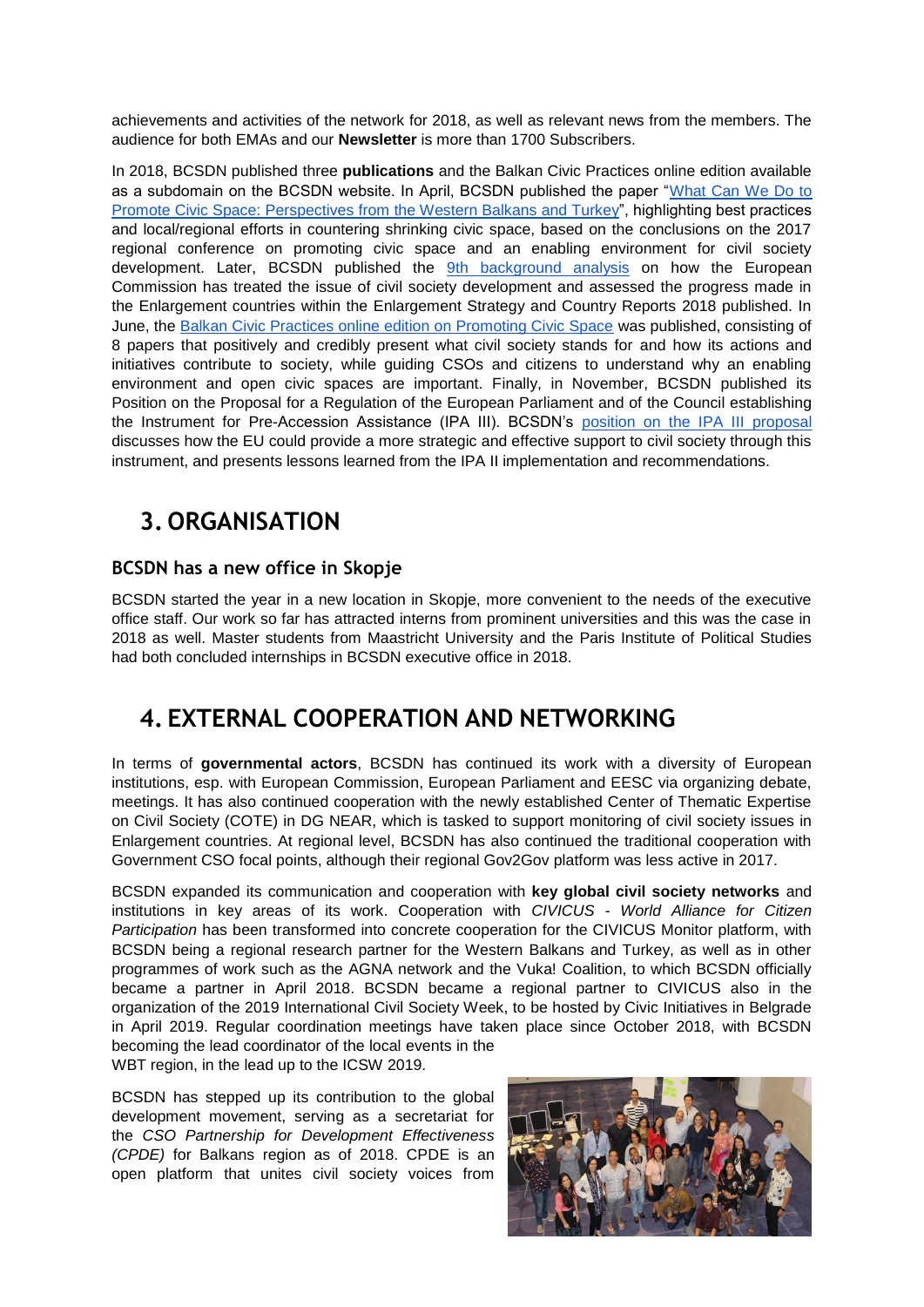around the world to contribute towards improved development cooperation and effectiveness. As part of this engagement BCSDN has participated as a representative for the European Region at the All Secretariats Meeting that took place from 7th-10th June in Beirut, Lebanon and has been involved with the preparations of the annual Work plan, coordination and outreach of CPDE related activities in the region. Part of this has been coordination in regards the 3<sup>rd</sup> GPEDC Monitoring round, hosting of the 2019 Global Council of the CPDE in the Balkans region (later cancelled due to logistical issues); and hosting of Global CPDE Summit on Enabling Environment back to back with the International Civil Society Week in 2019 in Belgrade.

BCSDN has strengthened cooperation with *Civil Society Europe* by sharing information and advocacy input and has continued its cooperation with *Black Sea NGO Forum* participating at an event which brings more than 100 CSO from 8 countries of the Black Sea region, who gather annually to discuss cooperation and joint action of CSOs in the region. Finally, by becoming the 9th members of the global initiative for improving CSO accountability - *Global Standard on CSO Accountability*, BCSDN has further expanded its global partnerships and outreach of its work.

### <span id="page-14-0"></span>**5.INTERNAL RULES AND PROCEDURES**

BCSDN on the 8th of February, the BCSDN Council adopted the Code of Conduct on the 9th Annual Council Meeting extended session. The Code has been a result of an active two-year long process of consultation and collaboration among BCSDN Executive Office, members, experts and stakeholders. The BCSDN Code of Conduct is a set of principles and commitments on how we carry out our work and it sets out actions on how to improve our results. Applying these principles and commitments can help us hold us, our members and partners accountable to a shared standard. It also helps us explain to donors what they can expect when they support us in carrying out our initiatives. It establishes credibility for the network at all levels – with partners, the public, governments, and funders. Building on international best practices, such as the Global Standard for CSO Accountability, and our national members' codes and practices, the BCSDN Code of Conduct presents our understanding of accountability that drives learning and change, develops trust with our stakeholders, and enhances the legitimacy and credibility of CSOs. Our Code of Conduct is at the core of what we regard as good practices in CSO accountability. BCSDN commits to respect and promote those practices. During 2018, BCSDN EO worked on further developing an accountability implementation framework that will allow us to report how accountable we are to our stakeholders. The full Code of Conduct is available [here.](http://www.balkancsd.net/novo/wp-content/uploads/2018/03/34-1-BCSDN-Code-of-Conduct-final.pdf)

In 2018 BCSDN made an effort to further develop internal procedures. We focused on work safety and developed our manual on safety and health at work. A workshop was organized in the EO, and all employees went through a basic training for work and safety. All legal requirements related to protecting personal information and mobbing at the workplace were undertaken in 2018.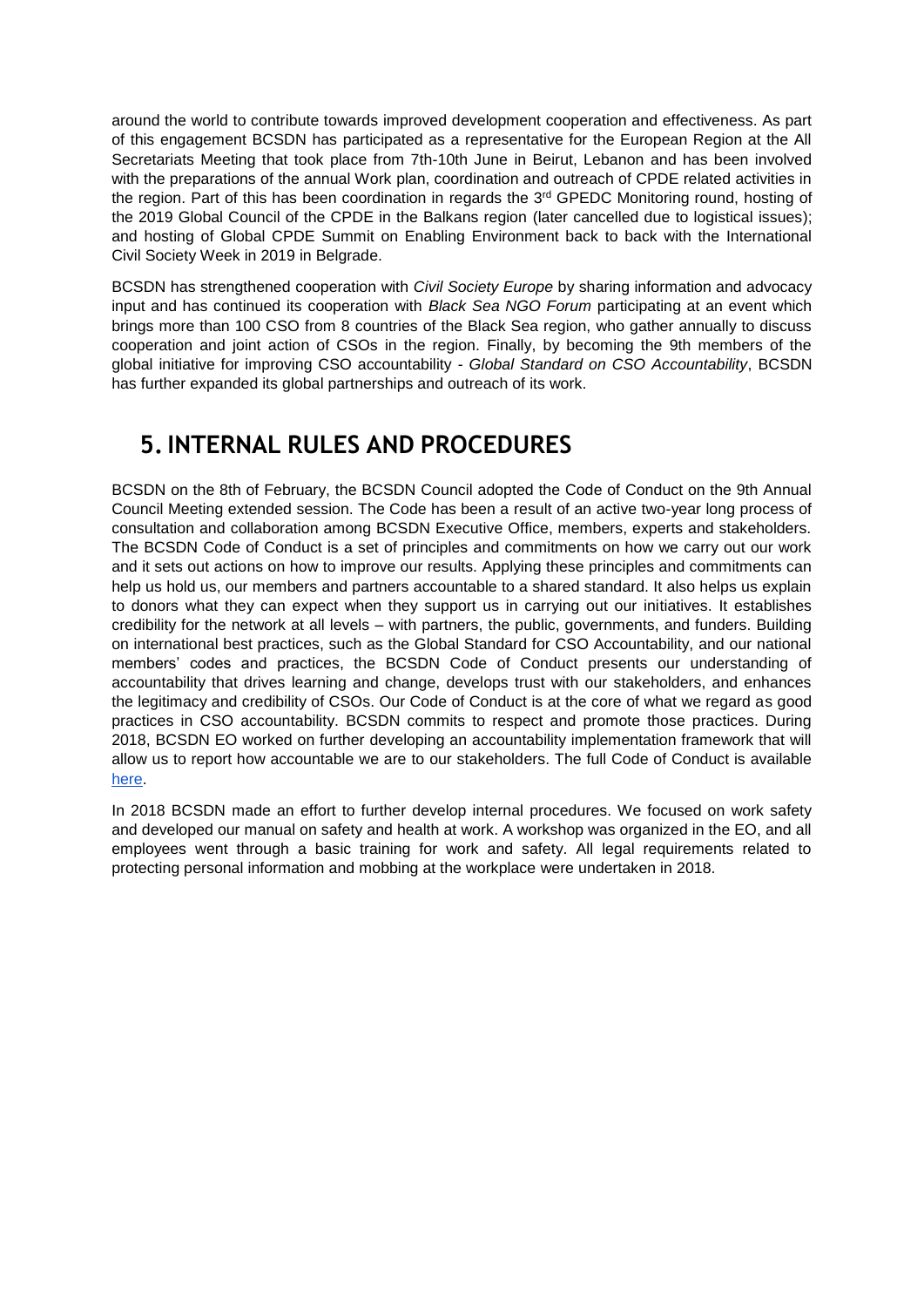## <span id="page-15-0"></span>**6. FINANCIAL REPORT (IN EUR)**

|                  | <b>Budgetlines</b>                                                                             | <b>Financial</b><br>report till 31st<br>Dec. | <b>Financial</b><br>report till 31st<br><b>Dec</b> | <b>Financial</b><br>report till 31st<br>Dec. |
|------------------|------------------------------------------------------------------------------------------------|----------------------------------------------|----------------------------------------------------|----------------------------------------------|
|                  |                                                                                                | 2016                                         | 2017                                               | 2018                                         |
| 1                | <b>Members</b>                                                                                 | 3.213                                        | 3.256                                              | 2.750                                        |
| $\mathbf{2}$     | <b>BTD</b>                                                                                     |                                              | 22.137                                             | 15.380                                       |
| 3                | EC IPA CSF FPA 2012-2014-2016                                                                  | 185.018                                      | 12.518                                             |                                              |
| $\blacktriangle$ | Mirror to the State Report on Ac. Reforms (IPA<br>CFCD Macedonia MCIC)                         |                                              |                                                    | 9.160                                        |
| 5                | Going the distance: building shared commitment<br>for CSO's sustainability (IPA Macedonia MCIC |                                              |                                                    | 8.480                                        |
| 6                | <b>OSI TTF</b>                                                                                 |                                              |                                                    |                                              |
| $\overline{7}$   | SIDA/Global Standard for CSO Accountability                                                    | 26.996                                       | 31.426                                             | 20.197                                       |
| 8                | CSO Sustainability index / FHI360 / USAID                                                      | 8.170                                        | 3.529                                              | 11.258                                       |
| 9                | Horizont3000                                                                                   | 6.878                                        | 6.580                                              | 52                                           |
| 10               | <b>CIVICUS CSM</b>                                                                             | 4.477                                        | 6.700                                              | 12.286                                       |
| 11               | Protecting Civic Space: Duties and participants<br>(Civica Mobilitas - SDC, NIRAS, SIPU, MCIC) |                                              | 16.242                                             | 8.887                                        |
| $12 \,$          | Other revenues (Tax ret., exch.rates, reimburs.)                                               | 3.118                                        | 12.192                                             | 3.993                                        |
|                  | <b>CARRIED OVER</b>                                                                            | 17.990                                       | 50.162                                             | 15.030                                       |
|                  | <b>TOTAL REVENUES</b>                                                                          | 237.875                                      | 164.742                                            | 104.723                                      |

\*Status up-date 31stDecember, 2018